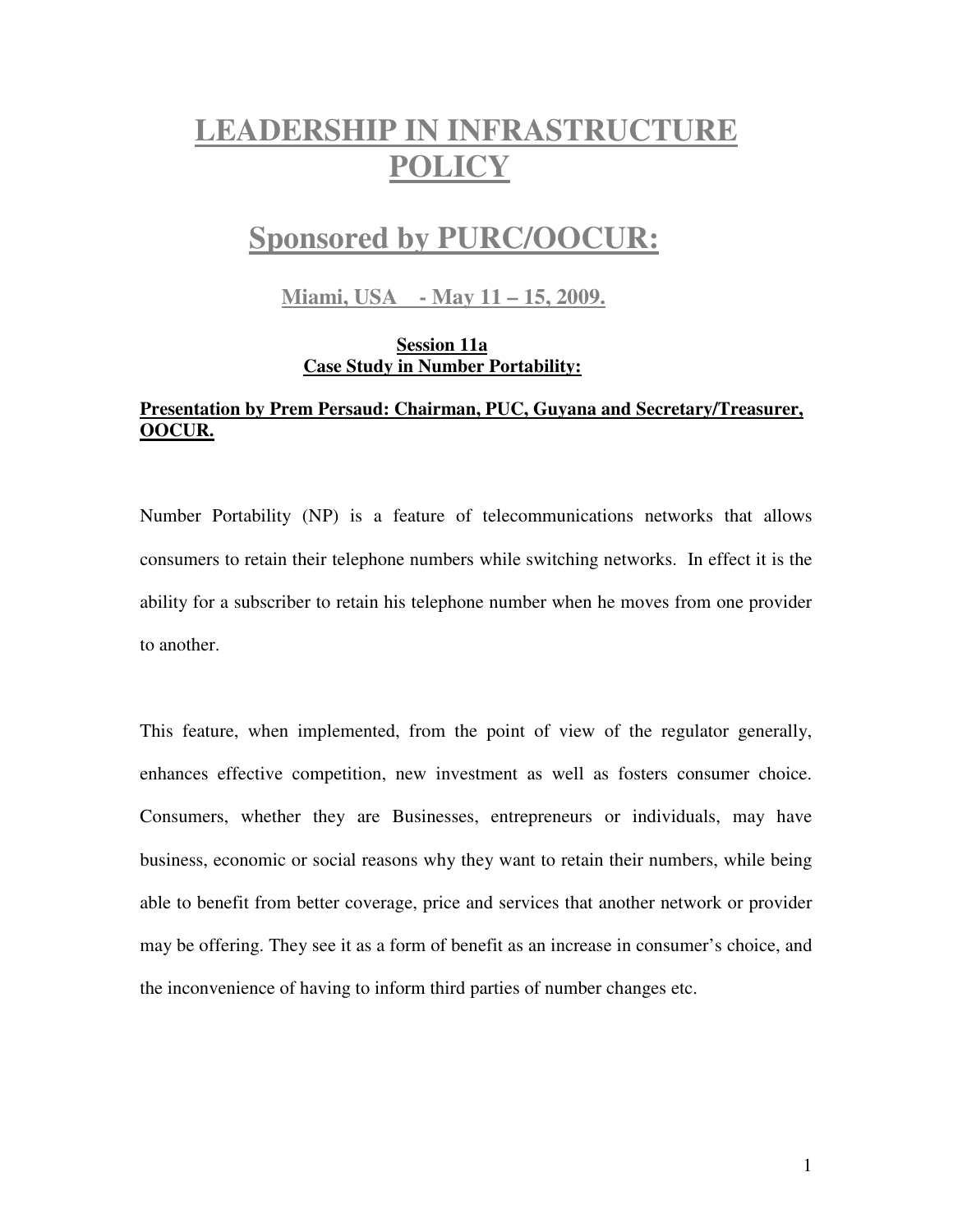Though it was introduced as a tool to boost competition in the heavily monopolized wireline telecommunications industry number portability became popular with the advent of mobile telephones, since in most countries different mobile operators are provided with different area codes and, without portability, changing one's operator would require changing one's number. Some operators, especially incumbent operators with large existing subscriber bases, have argued against portability on the grounds that providing this service incurs considerable overhead, while others argue that it prevents vendor lockin and allows them to compete fairly on price and service. Due to this conflict of interest, number portability is usually mandated for all operators by telecommunications regulatory authorities.<sup>1</sup>

Where prices offered by competing services are not significantly different consumers may be reluctant to 'churn'- that is to say - move from one provider to another.

Generally, once competition has been introduced into a telecoms market, Number Portability may be one of the value added service that follows. It goes without saying, however, that effective interconnection with all service providers in the market has to be in place, before Number Portability can be of any real value.

While in some markets NP may not have any significant impact, markets, such as in Europe, have experienced increased levels of churn (customers changing service providers), underscoring the value to consumers. This increased churn rate will force service providers to offer better prices and overall service to consumers to improve

 $\overline{a}$ 

<sup>1</sup> http://en.wikipedia.org/wiki/Local\_number\_portability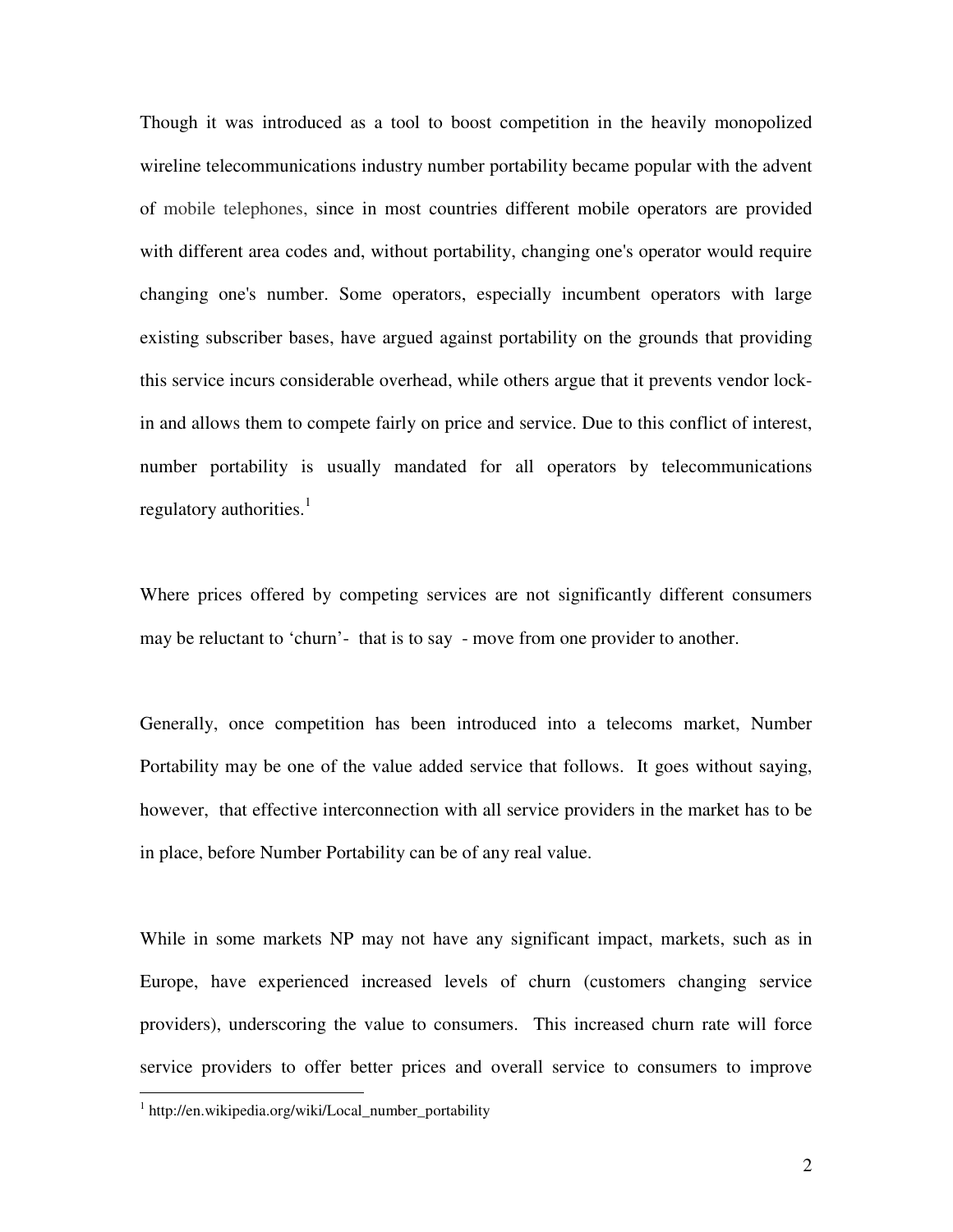'stickability', (retaining the consumers unto their networks) - all products of a competitive market.

Operators/service providers have varying views with respect to NP. Of course new entrants and smaller operators see it as an opportunity to increase their market share, while the solid and larger shareholders of the market, have been reluctant to implement NP for obvious reasons.

#### **Types of Number Portability**

There are several types of Number Portability. These include:

**Service Portability** - This allows consumers to retain their numbers while switching from one service to another service **provided by the same service provider**. This has been practiced in Guyana since October 2005 when permission was granted for TDMA consumers of GT&T to keep their original numbers whenever they switch to GT&T's GSM network. This made good the transition process when this technological change was implemented.

**Location or Geographic Portability -** This facility allows consumers to keep their numbers when they physically move to another area. This type of portability usually applies to the fixed/landline type services.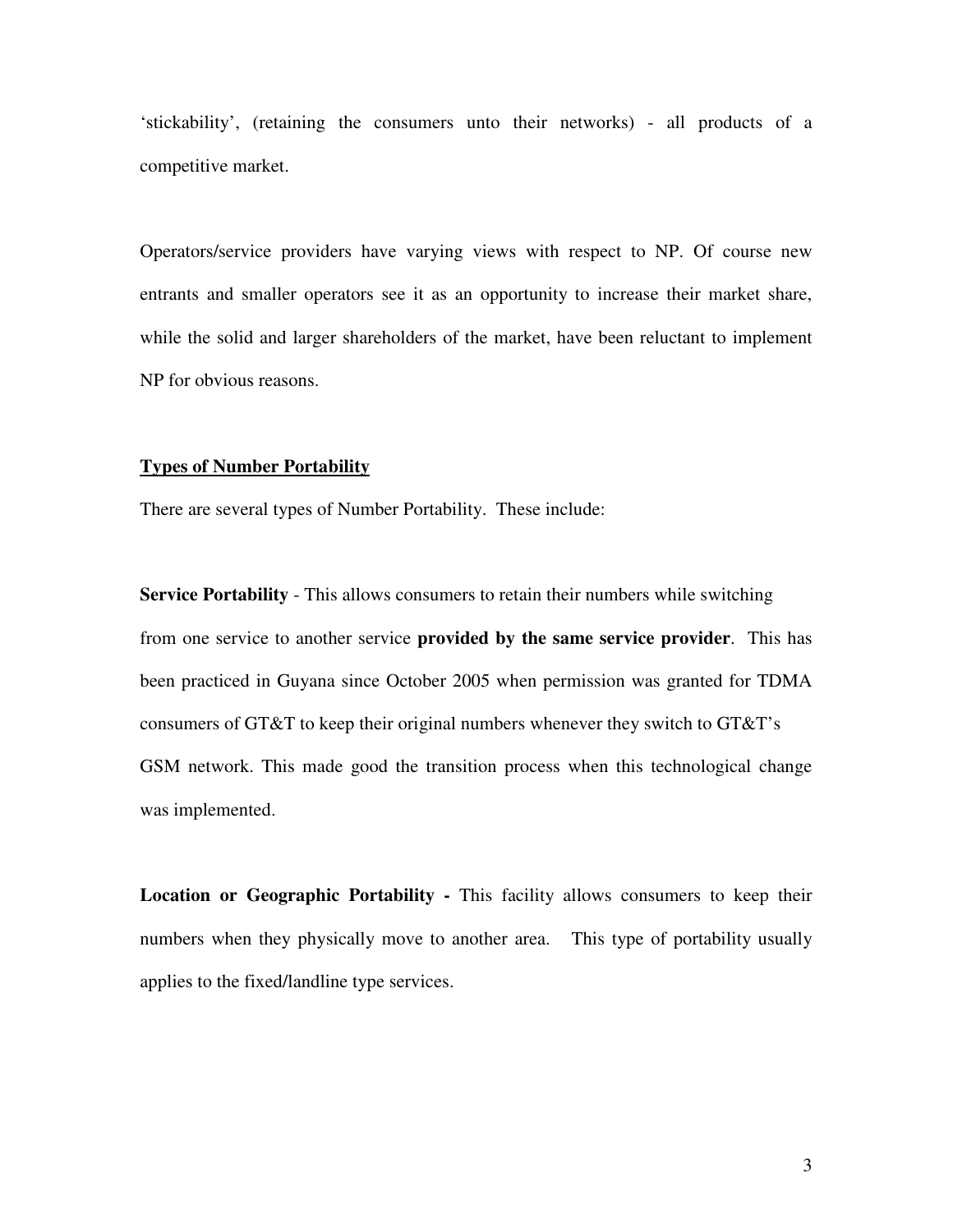**Service Provider Portability** - Here, a consumer moving **from one service provider to another service provider** is allowed to keep his/her number. This includes consumers moving from fixed mobile and mobile to mobile (also referred to as **Mobile Number Portability**) networks. This is the most popular portability in the world today.

## **Consumer Issues**

**Consumer Protection Issues** In some instances, NP is now being branded as a right rather than just another possible service being provided by an operator. Despite this growing position there can be several issues/barriers relating to consumers enjoying NP.

These include:

- **SIM locked handsets** a consumer would either have to replace or have to expend additional time and money to have his/her handset unlocked before the SIM card of the new network could be operational;
- **Long subscription contracts** the cost of breaking off a contract can be high, thus causing a consumer to remain with an operator unwillingly;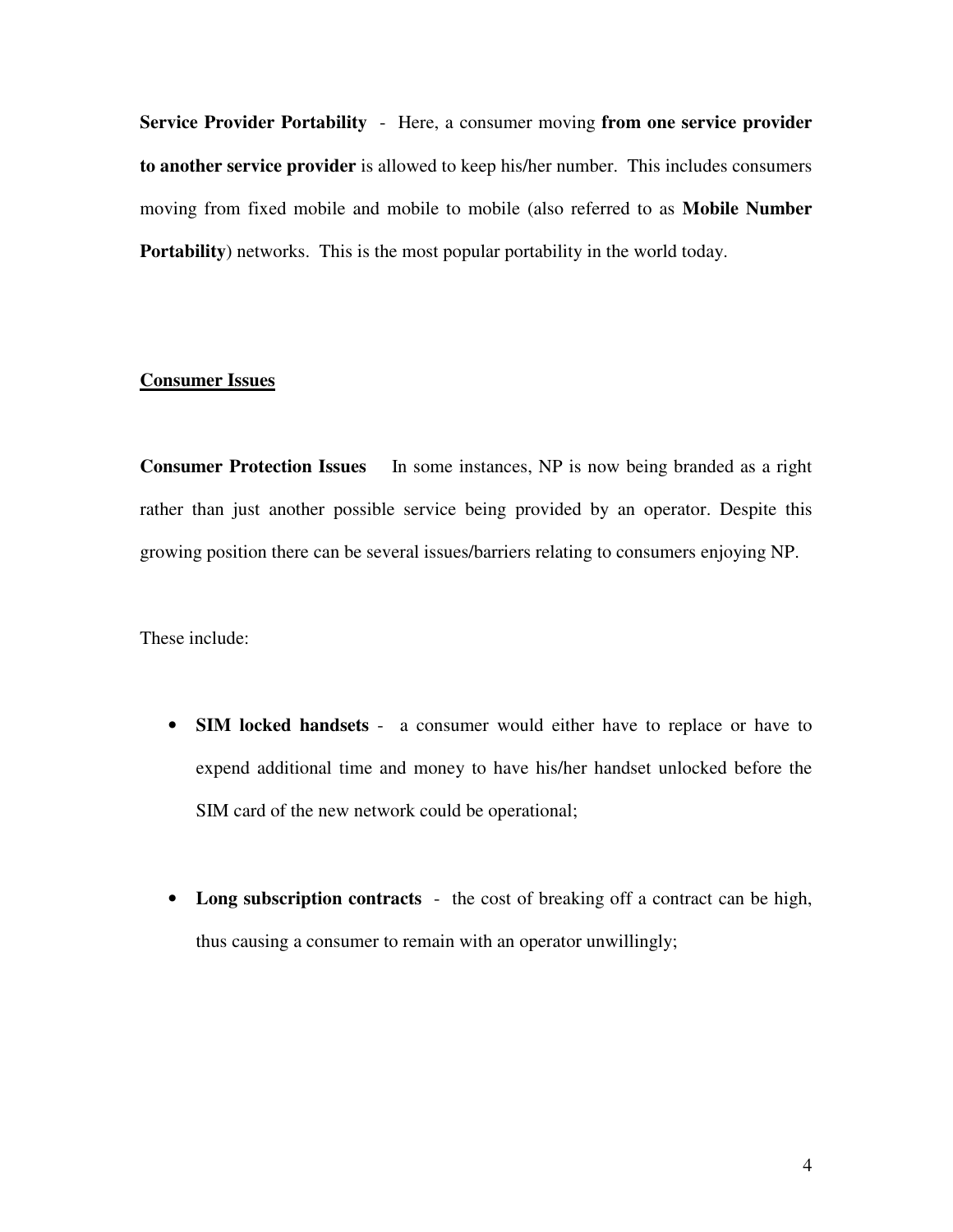- **Cost to port a number** the cost borne by the need user for the ported number can be excessive if not based on the real cost for porting. In some jurisdictions (Finland for example), there is no direct cost for porting a number;
- **Time to port a number** this is the time between when the request is made and when the number is actually ported;
- **Who does the consumer approach to request number portability**  a number of countries allow the request to be made to the operator to which the consumer is moving, in order to prevent any situation where the consumer could feel/be intimidated/uncomfortable when making a request to the old operator for a change;

#### **Cost**

Generally, the high costs associated with implementation of Number Portability have been one of the reasons against implementation of NP. In Guyana, one of the major providers of mobile services has argued that in a large country where mobile carriers serve millions of subscribers and where numbering authorities face the likelihood of number depletion, the costs associated with implementation and administration of NP can be incurred and cost recovery may be spread over the sizable customer base. It was pointed out that in the USA, for example, subscribers had to pay a recurring monthly charge, as high as US\$1.75/month (AT&T Wireless) to cover the costs of implementing number portability. In Guyana, the argument has been that there is not a large enough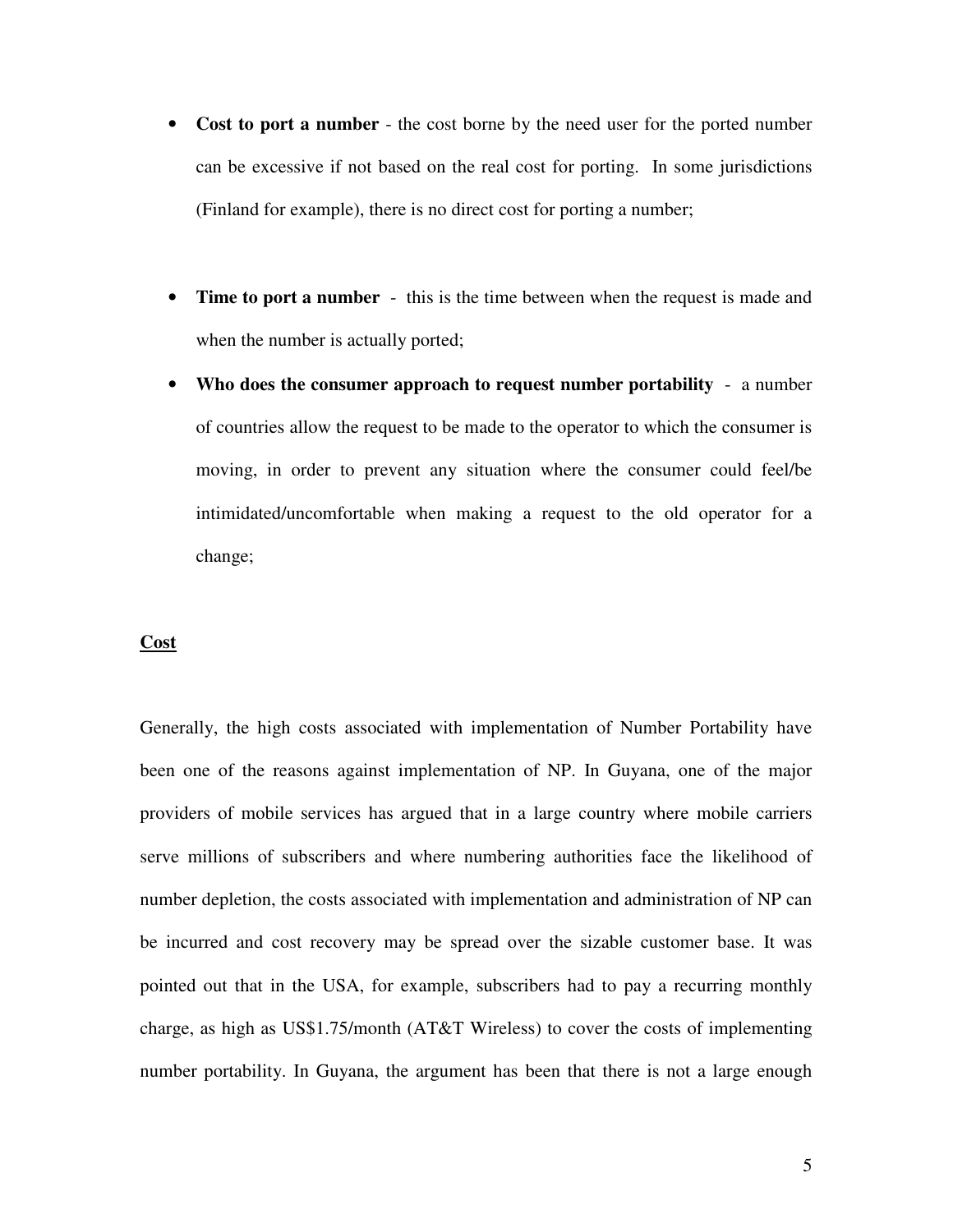subscriber base to absorb the associated costs and that that in countries with small populations the costs generally outweigh the benefits.

At a workshop on "Implementing Mobile Number Portability" in Islamabad, Pakistan, the implications of mobile number portability (MNP) were discussed. The forum, comprising participants from the Asia-Pacific, the Middle east and Africa, provided insight into the technical, regulatory and operational aspects impacted by the porting process, with a focus on the Pakistani MNP exp

The reasons cited in favour of MNP were classified into advantages to the **subscribers**  and **regulators**. The former were benefitted by an increase in choice of packages, and the eliminated costs of having to inform third parties of a number change, while the latter saw MNP as an approach to attract new investment and generate healthy competition. **Operators**, on the other hand, were split in their views: new entrants and operators with smaller market share were of the view that it would create fair play in the industry, but large operators with significant market [power were, unsurprisingly, against the implementation of MNP.

**Mr John Harrocks**, an MNP Consultant who spoke at the workshop demonstrated that a basic costs-benefit analysis of the portability process showed that implementing this service in smaller countries with populations of less than 10 million was not a feasible option, As the costs outweighed the benefits significantly. Instead, he suggested a few alternatives for these countries that would make number changes easier for subscribers (e.g. operators send free SMS to all cont acts on SIM, low cost for maintaining old number in parallel, etc), and ensure quality of service and competition among operators.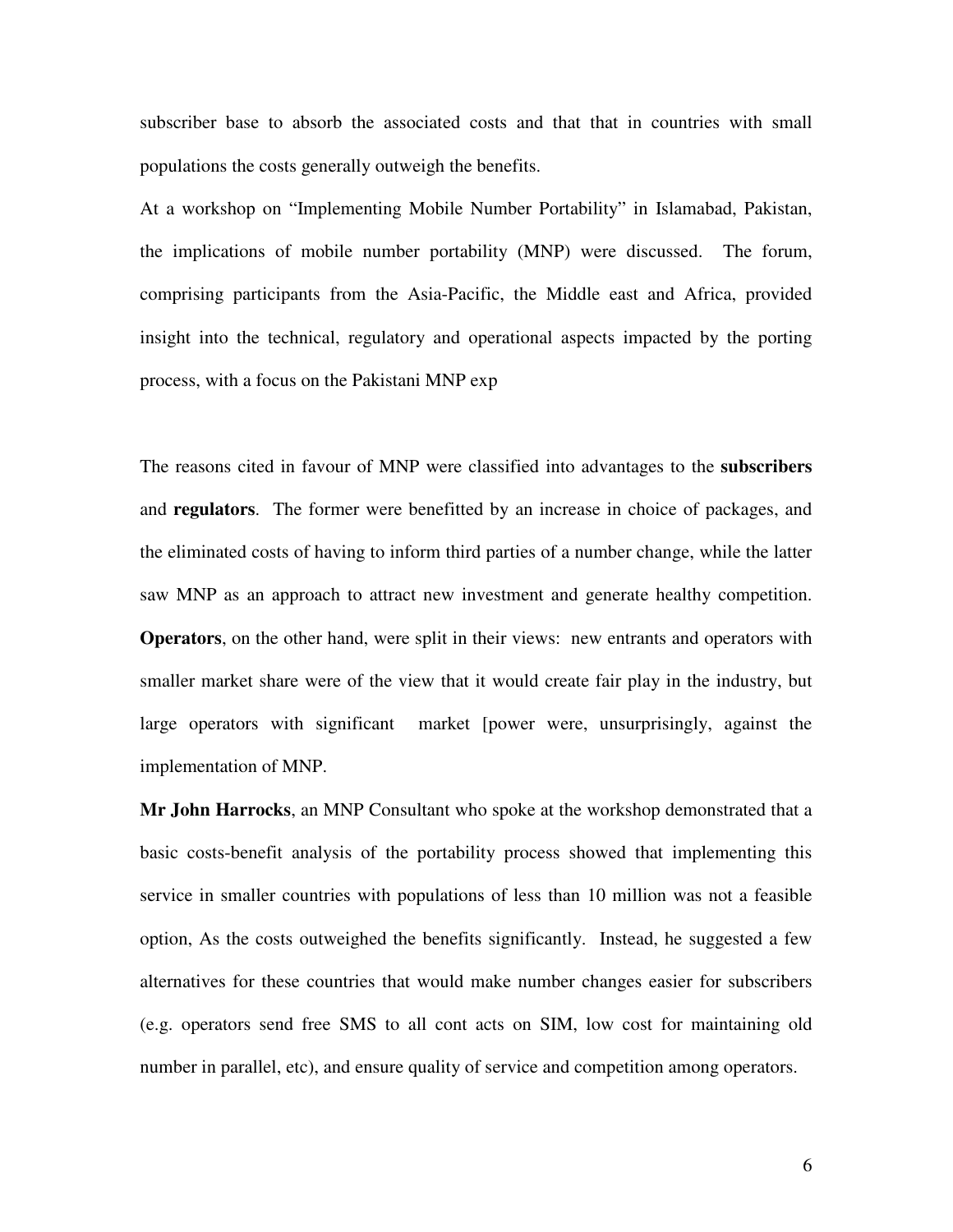An argument that has been raised by the reluctant operator, is that since there are heavy direct costs associated with the implementation of Number Portability, there is the belief that consumers would be harmed in that carriers would be forced to expend on NP, as opposed to allocating resources to the continued enhancement of network modernization, network coverage and quality of service issues. Of course the other argument may be that on the contrary, NP encourages a more competitive and efficient service by the carriers.

Costs associated with NP include set-up and database costs which are fixed and operational costs, such as porting administration and re-routing, which are variable and based on volumes.

Accordingly, administrations need to examine the various cost methodologies such as **cost causation** (where the operator that generates the costs pays for it), **cost reciprocity** (where the cost is apportioned symmetrically), **negotiated** (operators negotiate the cost apportionment), **imposition on the end user,** or a combination of any of the above.

Whatever cost allocation methodology is used, one has to ensure it does not have an adverse effect on competition. Also, if a cost is imposed for number portability, it should be cost based and not priced to discourage porting of numbers.

#### **Technical & Administration - Implementation of Number Portability**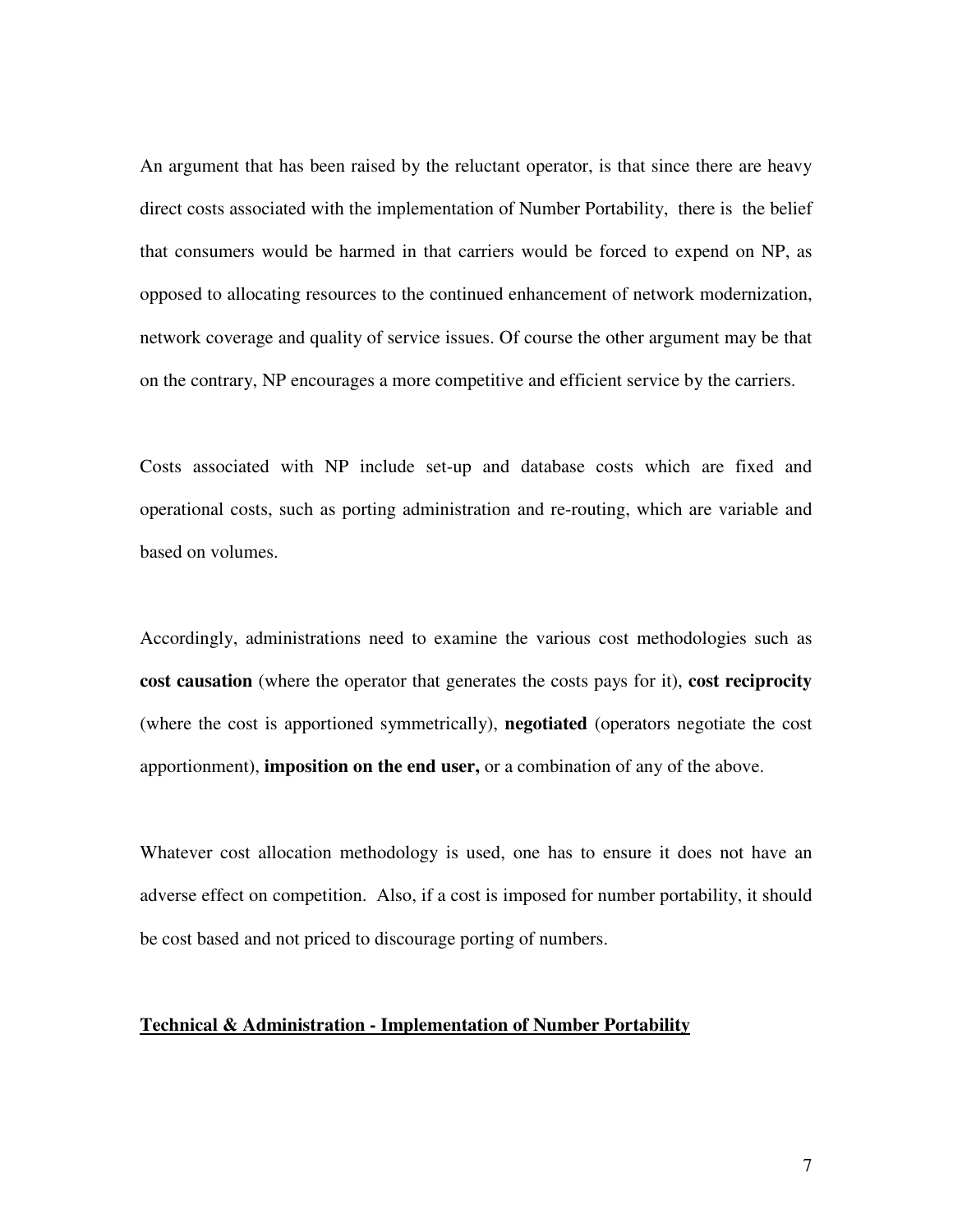In the Guyana situation, the main service provider argues that the implementation of NP was costly as the steps to be taken are as follows:

- 1. Carriers must ensure that their equipment is capable of working in an MNP environment.
- 2. Carriers may have to ensure that their equipment is upgradeable or replace with new MNP capable equipment.
- 3. Carriers may have to ensure that there are in synch with upgraded software packages.
- 4. A database containing the necessary numbering information would have to be constructed, and arrangements put in place to have it maintained and updated as necessary from time to time.
- 5. Guyana carriers must develop technical and operational standards to enable the database to be used for the intended purpose.
- 6. Rights and responsibilities must be established among carriers i.e. to identify which carrier is responsible for quering the MNP database and how carriers will share information necessary for MNP.
- 7. Carriers will have to carry out testing before implementation of MNP

Complexity for number portability can come from many sources. Historically, numbers were assigned to various operators in blocks. The operators, who were often also service providers, then provided these numbers to the subscribers of telephone services. Numbers were also recycled in blocks. With number portability, it is envisioned that the size of these blocks may grow smaller or even to single numbers. Once this occurs the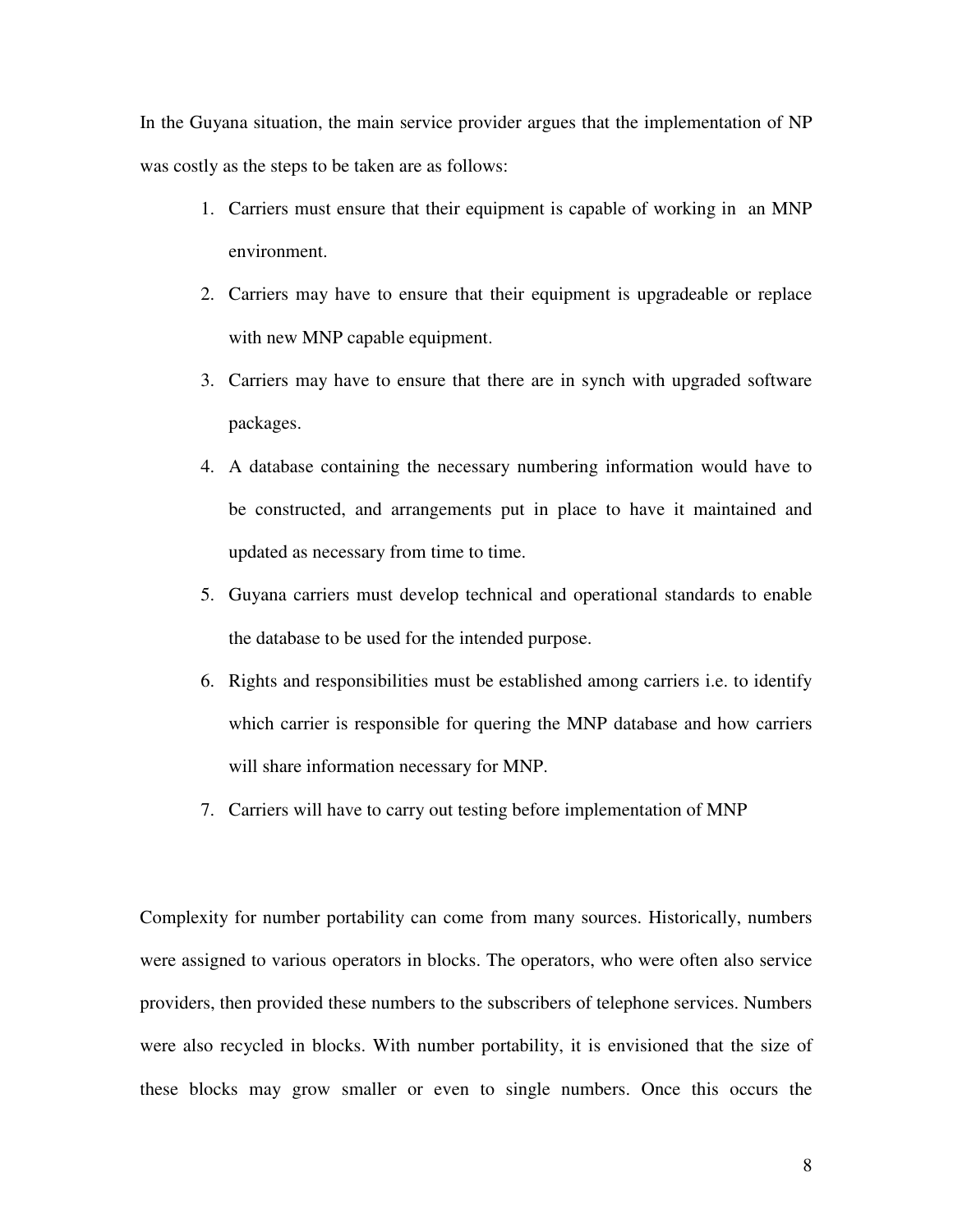granularity of such operations will represent a greater workload for the telecommunications provider. With phone numbers assigned to various operators in blocks, the system worked quite well in a fixed line environment since everyone was attached to the same infrastructure. The situation becomes somewhat more complex in a wireless environment such as that created by cellular communications.

In number portability the "donor network" provides the number and the "recipient network" accepts the number. The operation of donating a number requires that a number is "snapped out" from a network and "snapped into" the receiving network. If the subscriber ceases to need the number then it is normal that the original donor receives the number back and "snaps back" the number to its network. The situation is slightly more complex if the user leaves the first operator for a second and then subsequently elects to use a third operator. In this case the second operator will return the number to the first and then it is assigned to the third.<sup>2</sup>

In cellular communications the concept of a location registry exists to tie a "mobile station" (such as a cellular phone) to the number. If a number is dialed it is necessary to be able to determine where in the network the mobile station exists. Some mechanism for such forwarding must exist. $3$ 

Essentially, there are two methods of administering service NP, namely:

- bilateral database and
- Centralized/clearing house.

 2 http://en.wikipedia.org/wiki/Local\_number\_portability

<sup>&</sup>lt;sup>3</sup> Supra.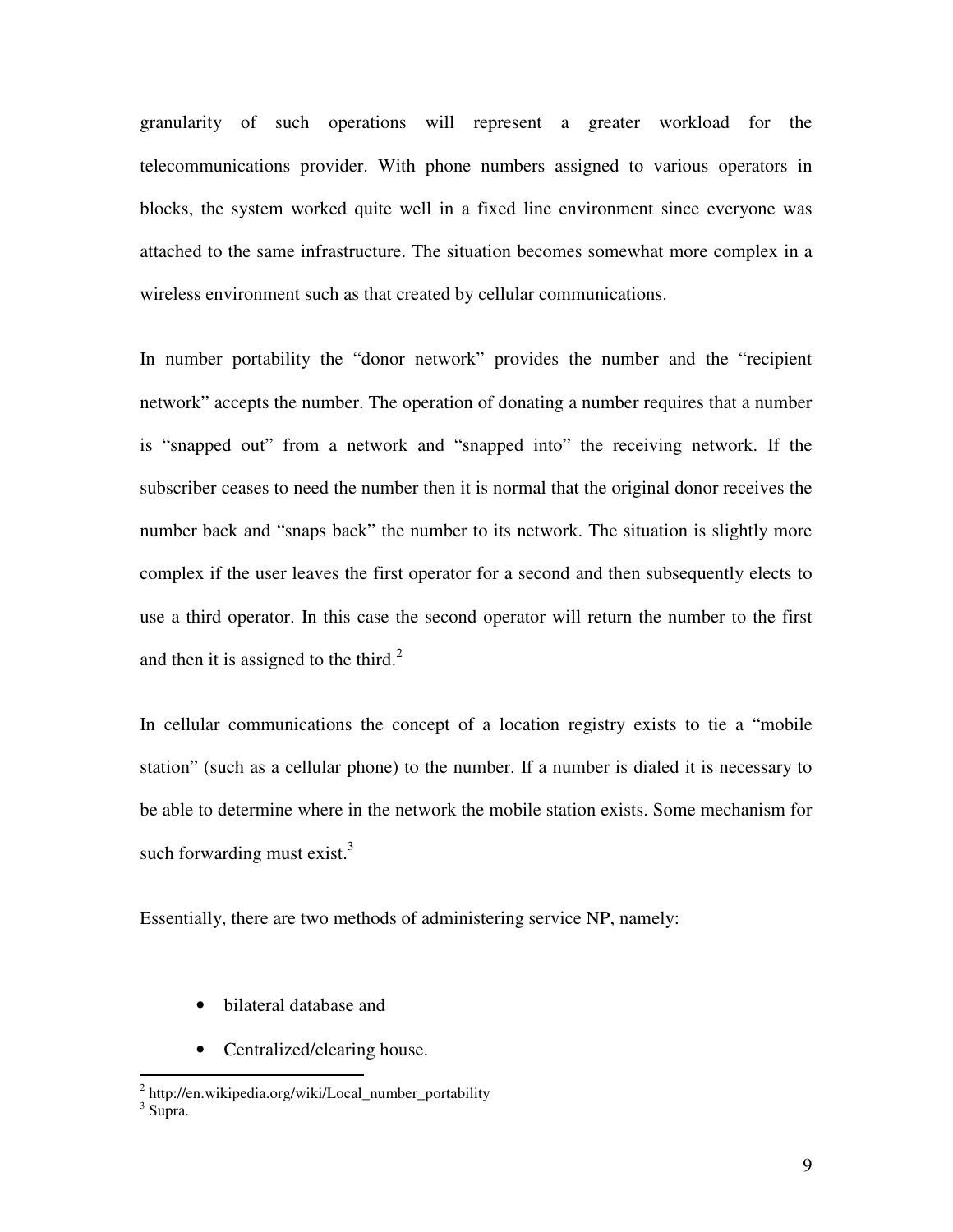With the former, bilateral database, the service providers maintain databases with the ported numbers and routing information. These database are duplicated with all the service providers involved.

With the centralized method, a central database of the ported numbers is maintained by a third party other than the service providers. The **call routing** is performed by service providers after queries with the centralized database.

The above administration methods give rise to four implementing schemes, namely:

- Onward Routing (Bilateral database method)
- Call Drop Back (Bilateral database method)
- All Call Query (centralized/clearing house method)
- Ouery on Release (centralized/clearing house method)

## **With the Onward Routing Scheme**:

• A call is made on the Originating Network<sup>4</sup> which is then routed to the donor Network<sup>5</sup>;

 4 The network on which the call originates

<sup>5</sup> <sup>2</sup>The network that was originally assigned the 'ported' number by the Number Administrator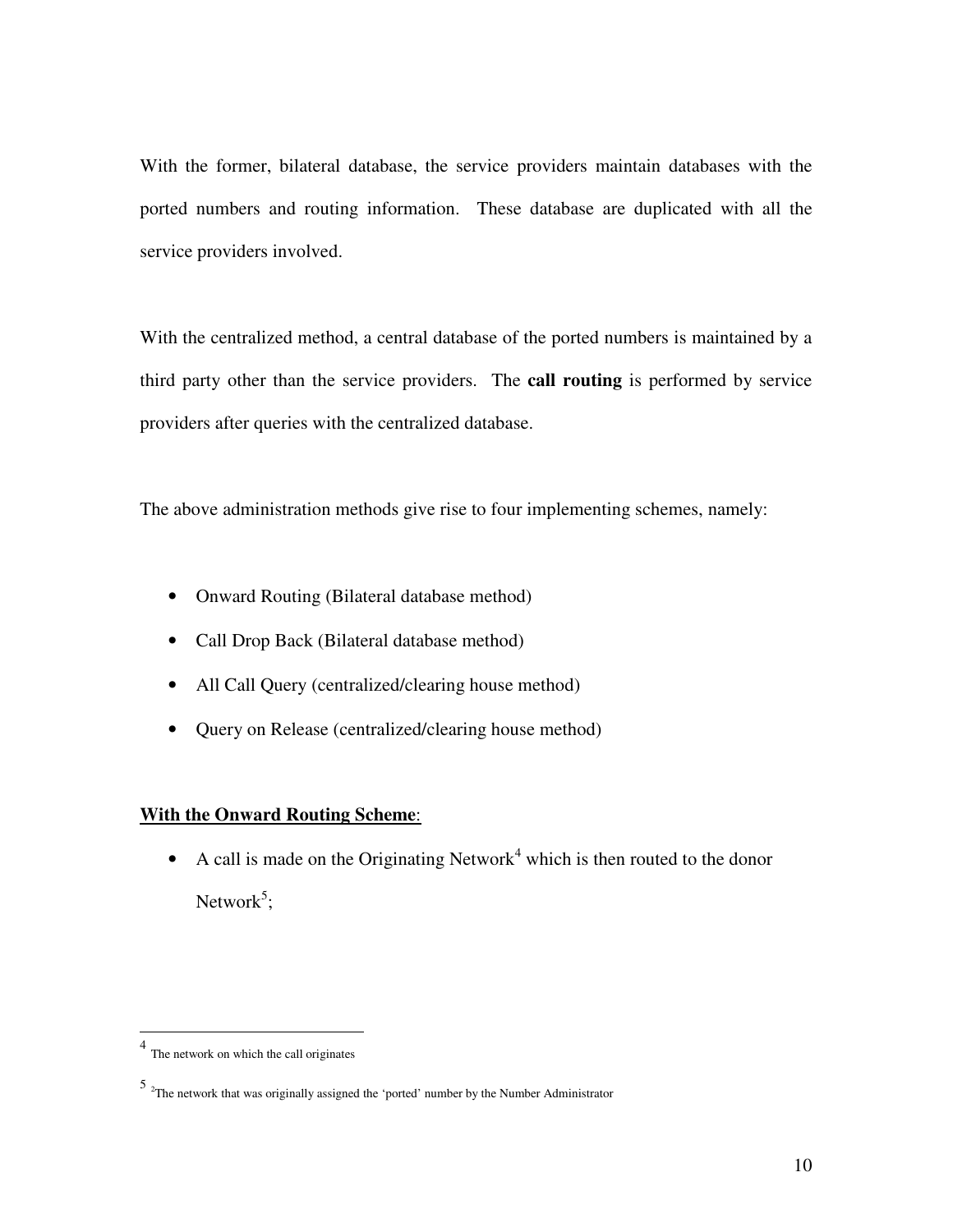- The donor network detects that the dialed number has been ported out of the donor switch and checks with an internal network-specific number portability database (NPDB);
- The internal NPDB then returns the routing number associated with the dialed number;
- The donor network uses the routing number to route the call to the recipient network $6$ .

## **With the Call Drop Back Scheme:**

- A call is made on the Originating Network which is then routed to the donor network;
- The donor network detects that the dialed number has been ported out of the donor switch and checks with an internal network-specific NPDB;
- The internal NPDB returns the routing number associated with the dialed number;

 $\overline{a}$ 

<sup>&</sup>lt;sup>6</sup>The network on which the 'ported' number now resides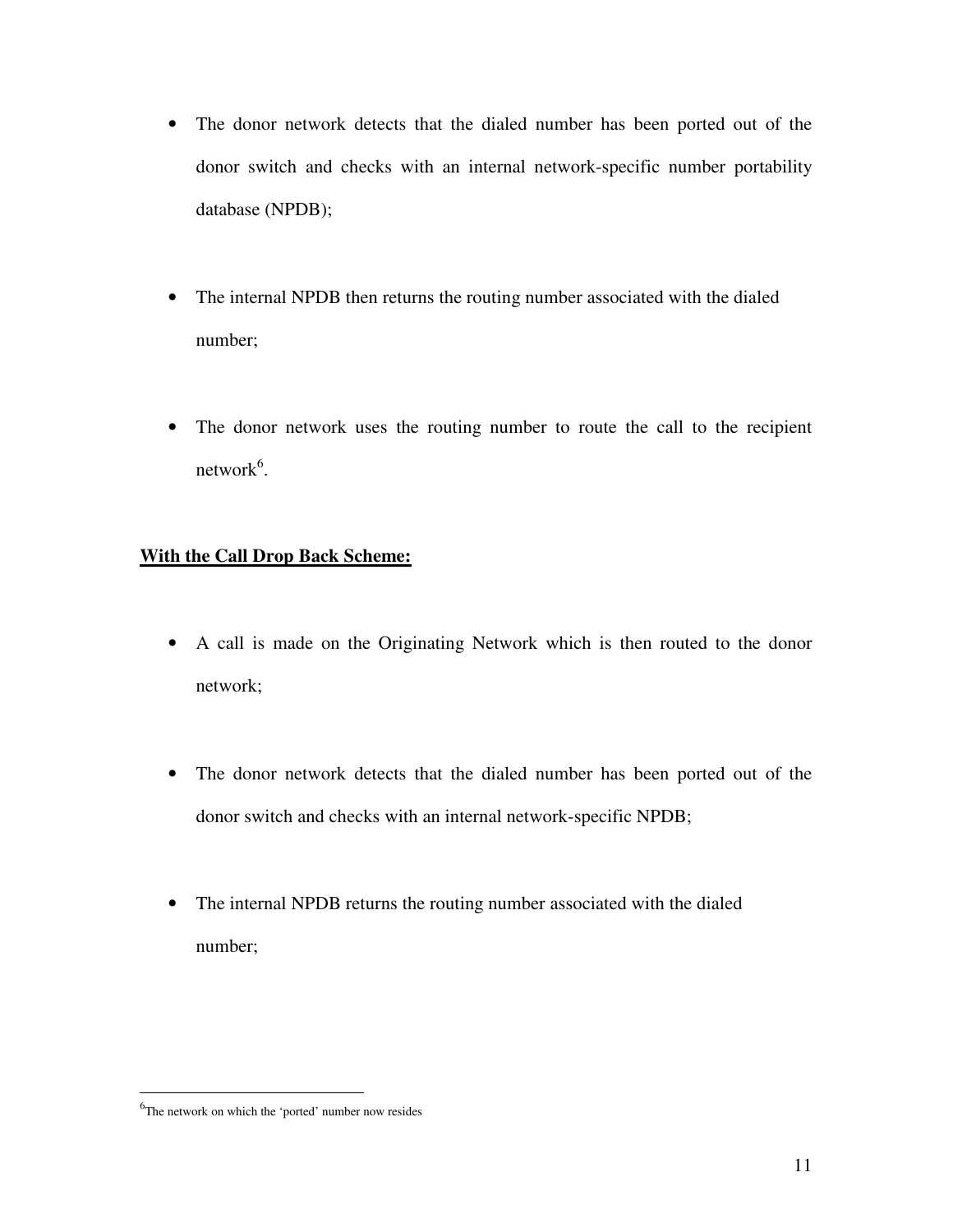• The donor network releases the call back to the originating network with the routing number and the call is then sent to the correct recipient network.

## **With the All Call Query Scheme:**

- A call is made on the Originating Network which then sends a query to a centrally administered NPDB;
- The NPDB returns the routing number associated with the dialed number;
- The Originating Network then uses the routing number to route the call to the recipient network.

## **With the Query on Release Scheme:**

- A call is made on the Originating Network which then routes the call to the donor network;
- The donor network receives the call and indicates that the dialed number has been ported out of that switch;
- The Originating Network then sends a query to its copy of the Centrally administered NPDB;
- The NPDB returns the routing number associated with the dialed number;
- The Originating Network then uses the routing number to route the call to the recipient network.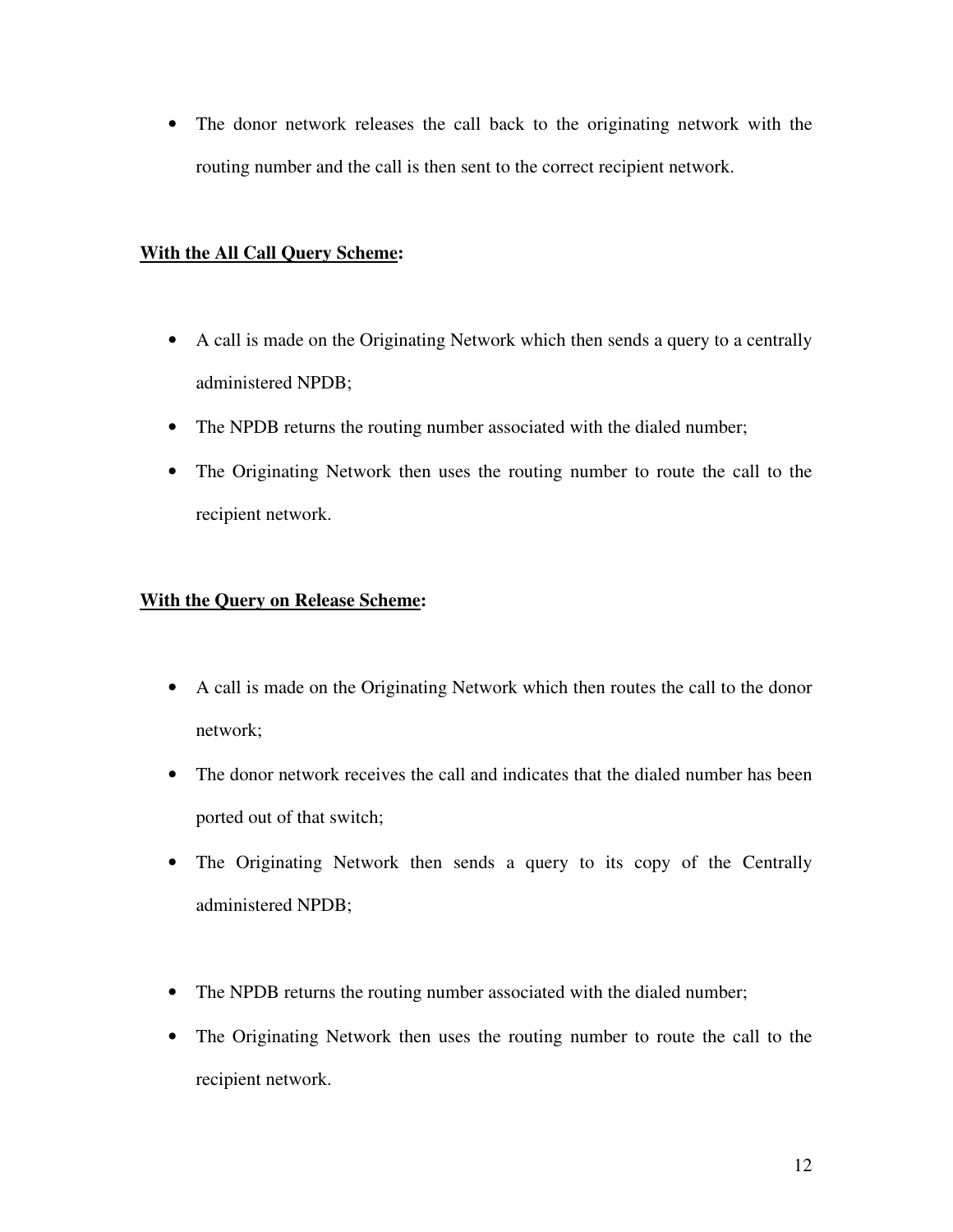The above implementing schemes all have pros and cons in terms of costs of establishing the database etc., time to process the calls and cost of the transactions. Based on an analysis of these, a suitable methodology and scheme should be chosen.

#### **Cases**

In Hong Kong, the Mobile Number Portability was effectively spearheaded and implemented by the regulator, which used the existing Number Portability as set for the fixed-line services. In a heavily competitive and technologically prone society, portability was considered a success story there. The introduction of NP coincided with the introduction of four new entrants into the market.<sup>7</sup> In Finland on the other hand, while implementation was considered a success due to the lack of minimum contract periods along with the provision of high incentives to port (from one operator to another), operators began to lose substantially. This resulted in the introduction of minimum contract periods, which, in turn, reduced the porting rate from 40% to 10%, leading in turn to economic failure.<sup>8</sup> In the United Kingdom, Oftel was instrumental in encouraging MNP, hoping that it increases competition, however only one operator was inclined towards MNP, and this in turn played a large role in the resulting MNP failure. In addition to this the regulator did not play a large role in the implementation phase.<sup>9</sup>

#### **Moving Forward**

 7 Mobile Number Portability: the Case For and Against-Iqbal, October, 2007 8 Supra.

<sup>&</sup>lt;sup>9</sup> Supra.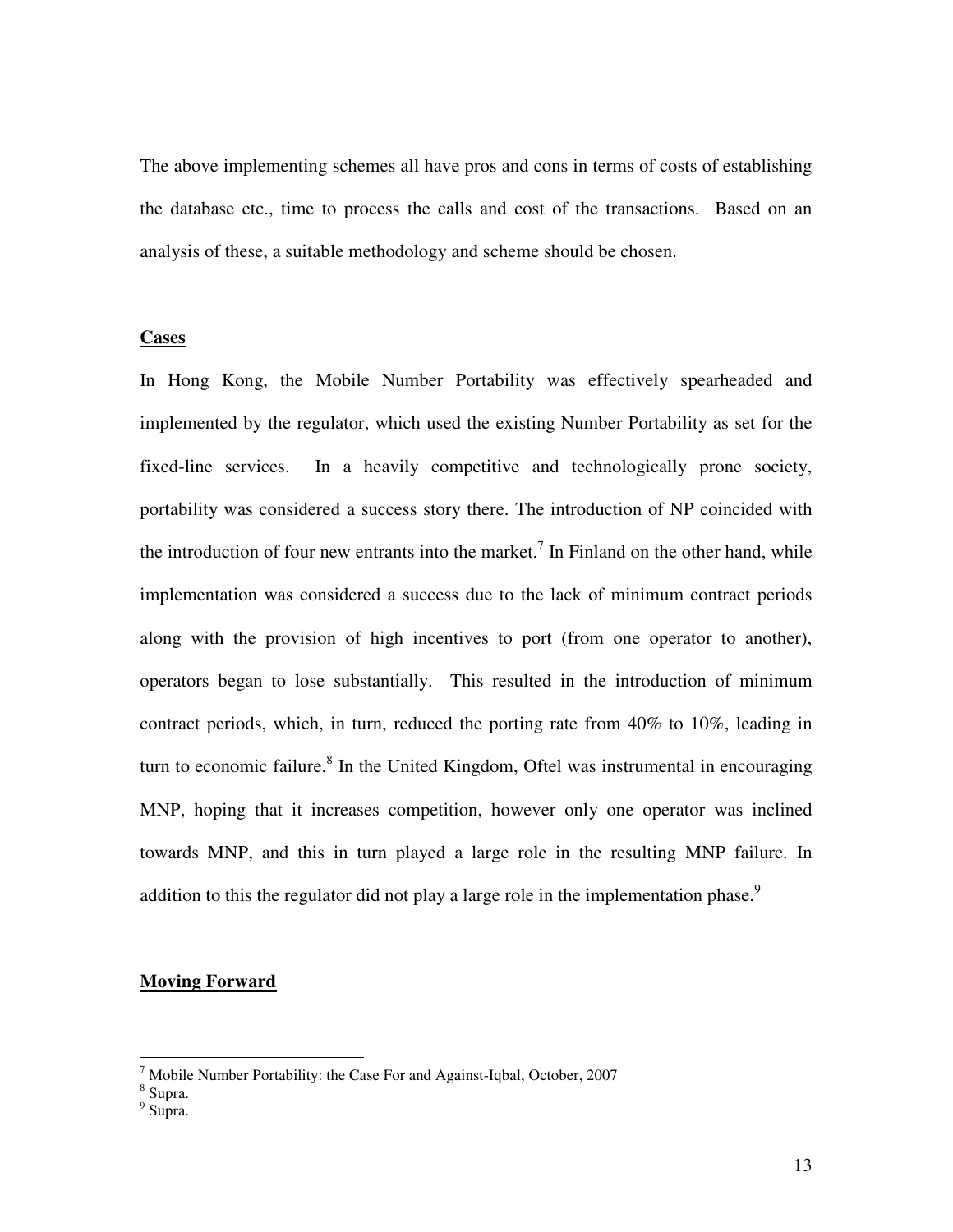In moving forward, the body with the charge for numbering should draw up firstly their national numbering plan- which involves determining a strategy for the use of all numbers in the numbering space as well as policies in the administration before considering number portability. Consideration will have to be given to the long term implications of numbering *vis a vis* number portability.

It is important that all parties should be on the 'same page' with respect to Number Portability and the Regulator should be heavily involved in the implementation process, while the service providers should be ideally in favor of number portability. The regulator should proceed based on international best practices. At minimum, the regulator should ensure that there is a demand for this type of service and that the cost-benefit analysis justifies the cost involved, and the Authority (in Guyana- the National Frequency Management Unit) with the charge for numbering has a clearly articulated numbering policy and strategy. It may perhaps be prudent to have public consultations on the issue. It may also be advisable to have a market survey done, along with a cost-benefit exercise to determine whether it is feasible to have number portability. The ideal situation, it seems, is for there to be equal entrants or players in the marker, although it is recognized that there is no standard NP solution for any country.

#### **Legal Framework**

For there to be successful Number Portability, there should be for instance, the existing legal framework to facilitate same- technical and legal rules that establishe the playing field for Number Portability. In most instances, the law at it relates to Telecoms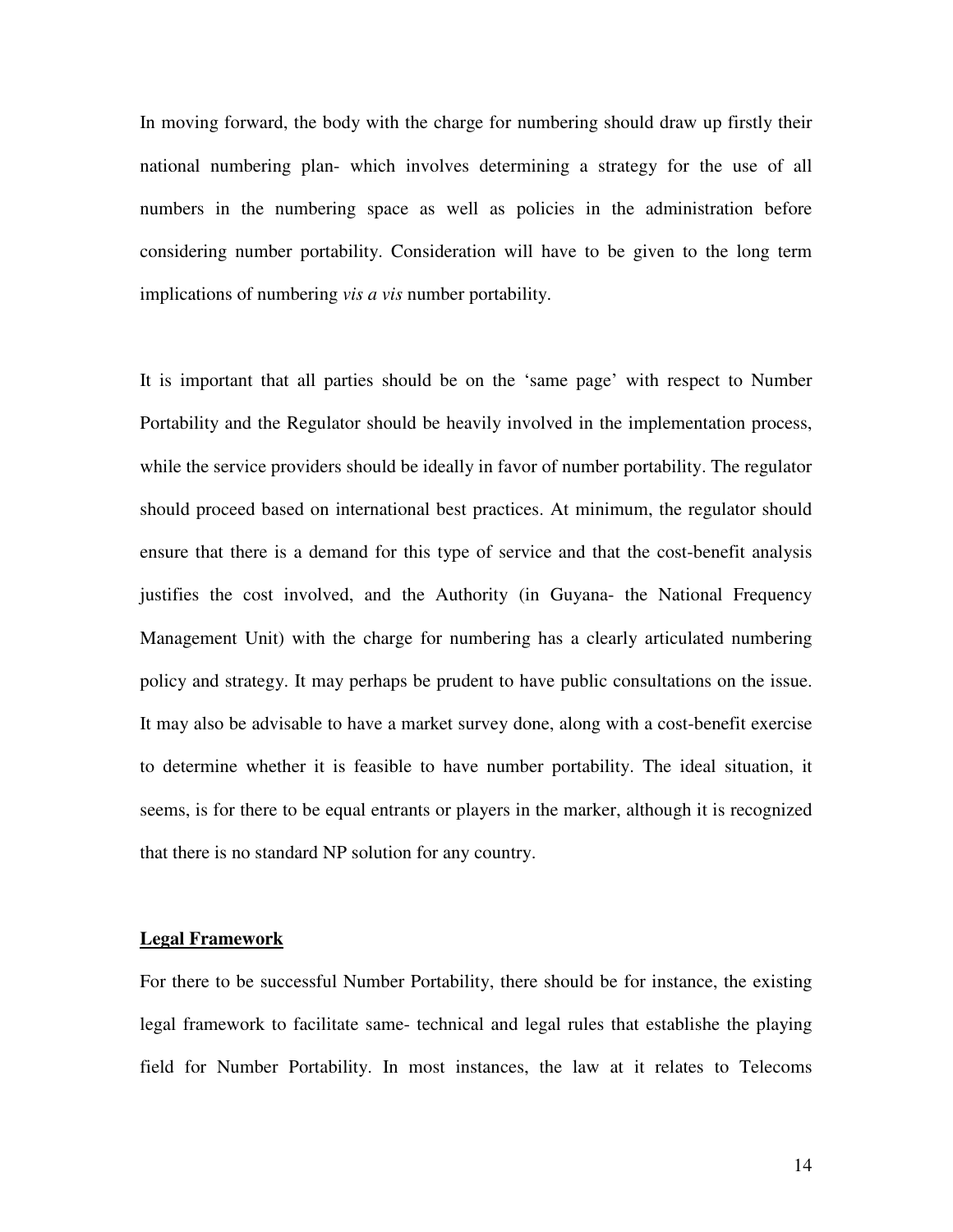facilitates and confers the authority on the regulator and imposes an obligation on the operator to facilitate NP. It is to be noted that in the European Union for instance, Art. 30 of the Universal Service Directive stipulates that Member States shall ensure that all subscribers of publicly available telephone services, including mobile services, who request can retain their number(s) independently of the undertaking providing the service. In Australia, Part 22 of the Telecommunications Act confers powers on the regulator with respect to number portability. In the USA, the Telecommunications Act of 1996 imposes a duty on carriers to provide number portability in accordance with requirements by the Federal Communications Commission (FCC). I am not certain whether there are provisions made by any other Caribbean Jurisdiction for Number Portability, or indeed whether that has been implemented.

Any body of rules relating to /mandating Number Portability should provide, for instance, for the timing for porting (which should be at a minimum), the mechanics involved in porting, and contractual obligations etc may be points to consider when adumbrating the body of rules pertaining to Number Portability.

**ECTEL** While NP is relatively new to the Caribbean Region, it is an intervention that is necessary, especially since telecoms markets (in the context of NP) have been liberalized in most, if not all, of the territories.

As indicated above, NP has the ability of driving service providers to be more competitive in terms of prices and service offerings etc. This can only be beneficial to the consumers, the operators themselves and the Region as a whole.